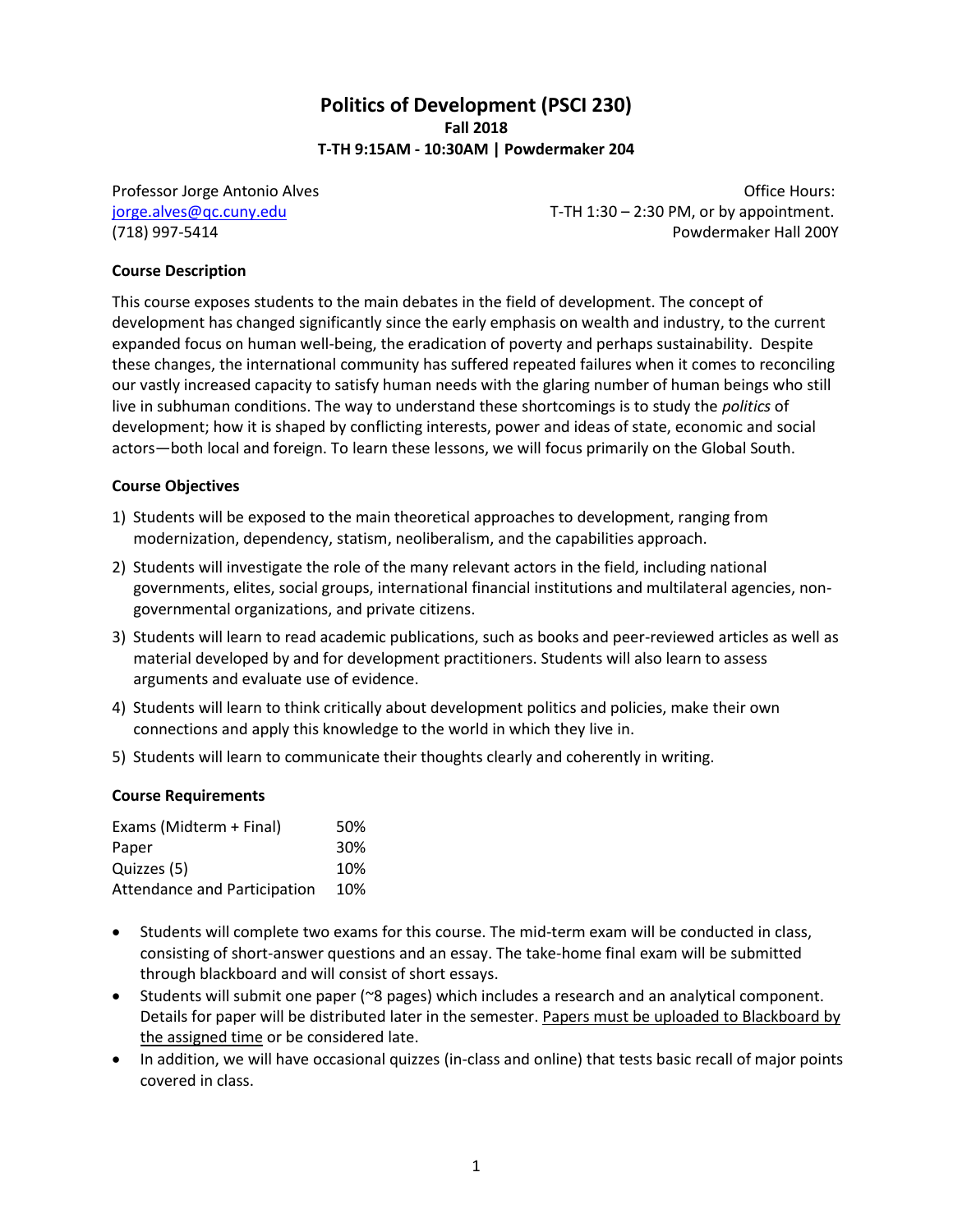Participation is vital to the success of this course, and a key component of your performance. Proper participation does not mean you speak all the time. Rather, it means that you make thoughtful contributions that advance the discussion and show your preparation, without hogging the spotlight or disrespecting others.

# **Readings**

There are no books to purchase for this class. Course readings are available in the course's Blackboard website. All students are required to obtain access to Blackboard and check it regularly for announcements. You can login to Blackboard through the CUNY main page: http://www.cuny.edu.

Students are expected to complete readings before the scheduled class and to come prepared to participate actively in class discussion. Be prepared to summarize the main points in the readings to your peers*.* Of course, it is ok if you do not understand something; in those cases, bring good questions.

# **Missed Exams and Late Assignments**

Students may use up to two days grace period for any one paper, no questions asked. If by the end of the two-day period, you have not turned in your paper, you must meet with me in person to set a plan for completing the assignment. Exams may only be made up in the case of proven medical emergencies. Work must be made-up within two weeks to be considered. Quizzes cannot be made up.

# **Grading and Appeals**

There is no grading curve in this class. Consequently, it is possible that every single student could earn an A+. I value transparency in grading, and am cognizant of the possibility of mistakes. I will gladly discuss grading with students, but will do so only in person, during office hours or by appointment.

Students with disabilities needing academic accommodation should register with and provide documentation to the Office of Special Services, located in 111 Frese Hall by the first week of class. OSS will provide you with a letter for you to bring to me indicating the necessary accommodations.

# **Academic Honesty**

Academic dishonesty, including plagiarism, purchasing papers, and/or cheating in exams and quizzes, will be sanctioned according the [CUNY's Academic Integrity Policy](https://www.cuny.edu/about/administration/offices/la/Academic_Integrity_Policy.pdf). If you use any major idea or more than three words, you must cite the source. If you need writing help, visit [http://writingatqueens.org/.](http://writingatqueens.org/)

### **Electronic Devices**

 $\overline{a}$ 

Recent studies find that the use of laptops and tablets in classroom settings reduces the ability of the users and fellow classmates to effectively learn, as evidenced by lower examination grades.<sup>1</sup> That said, you have the right to use these devices to take notes and/or access readings. Students found to be using their laptop or tablet for any other reason will be deducted 10% of their participation grade for the semester. Furthermore, if you are using a laptop or tablet, I will call on you first during class discussions. Cell phone (either voice or text) during class is prohibited. Headphones are just plain rude.

<sup>1</sup> See Sana et al. "[Laptop Multitasking Hinders Classroom Learning for Both Users and Nearby Peers.](http://www.sciencedirect.com/science/article/pii/S0360131512002254)" *Computers and Education* Vol. 62 (2013): 24-31.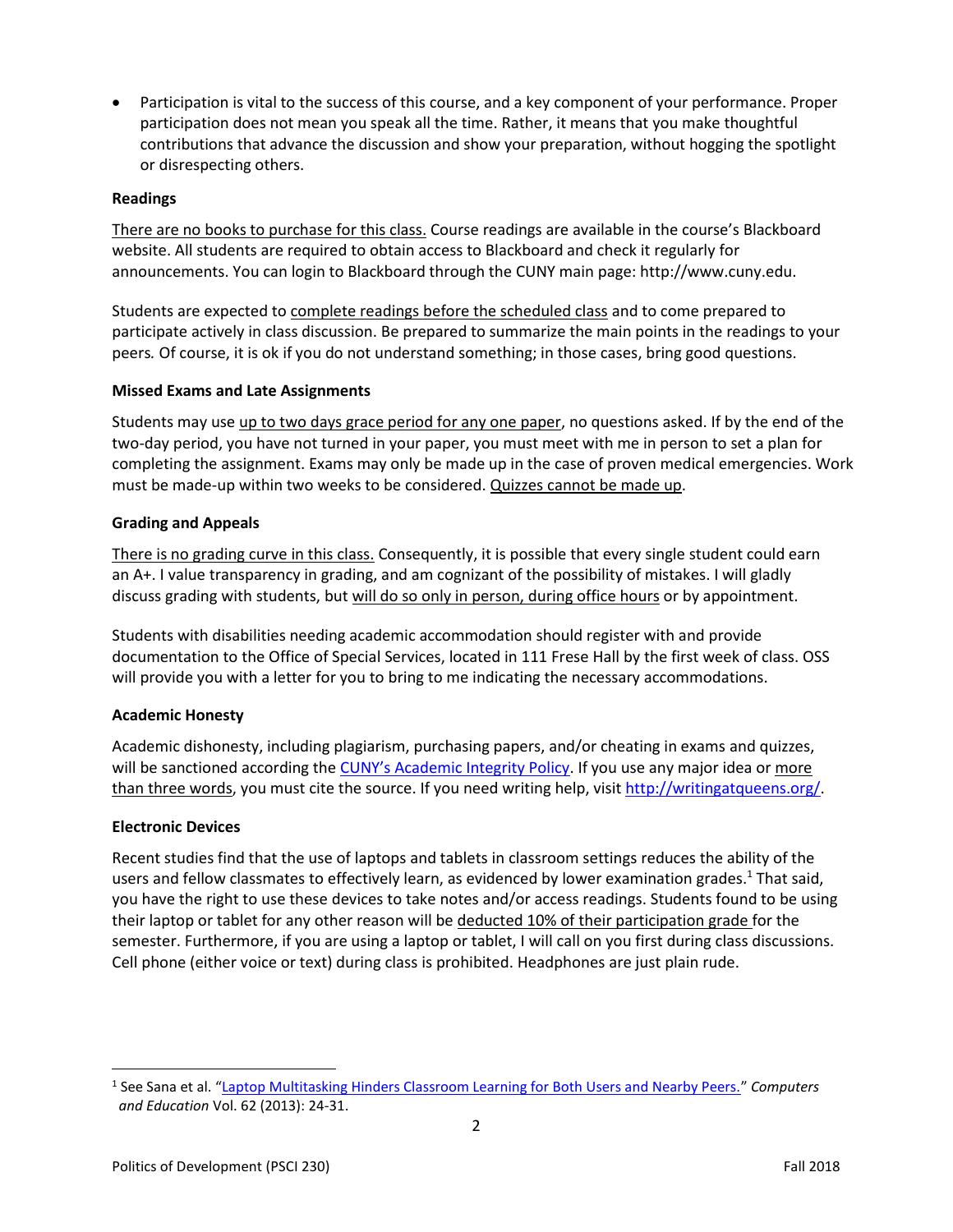# **One Last Caveat**

I consider this syllabus to be a contract between you and me that lays out expectations for both of us. I will do my best to keep changes to a minimum. I do, however, withhold the right to make changes throughout the course of the semester to adapt it to our needs. Whenever possible, I will include the class in the decision. In doubt, I will always err on the side of *lightening* the load to students. Finally, if you have read your syllabus carefully, send me an e-mail titled "My favorite superhero" with a picture of your favorite superhero by next class and I will give you a free point on your lowest-scoring quiz.

# **General Advice**

Succeeding in this course is a direct product of your own effort. Here are some general tips:

- *Do the reading.* Lectures are not a substitute for the readings. Readings provide depth and nuance to the topics we study and are chance for you to actively participate in your own learning.
- *Read critically*: Focus on the big picture to glean the main arguments in the texts. Think about the logic of the arguments and draw linkages and contrasts among the texts. This is a comparative course about development politics, so think comparatively and link things back to the idea of development.
- *Come to class*. Lectures will break down and highlight the main take-home points in the readings. At the same time, lectures go beyond the readings and help you make broader connections.
- *Participate*. Don't be passive receivers of information. Be active in your own education. Feel free to interrupt me with questions or comments. Don't let me move on to another topic if you are not ready.
- *Be respectful*. Especially to each other, but also to me. This includes keeping a civil tone during class discussions and listening attentively when your peers speak.
- *Enjoy yourself.* College is fun. Remember to stop and smell the roses.

# **Course Schedule:**

### **1. Why Study Development?**

|              | Aug 28 (Tue) Course Introduction                                                                                           |
|--------------|----------------------------------------------------------------------------------------------------------------------------|
| Aug 30 (Thu) | Why Study Development?                                                                                                     |
|              | Roser, Max. 2018. "A Short History of Global Living Conditions and Why It Matters That<br>We Know It." OurWorldInData.org. |
|              | Easterly William 2001 The Elusive Quest for Growth Fronomists' Adventures and                                              |

Easterly, William. 2001. *The Elusive Quest for Growth. Economists' Adventures and Misadventures in the Tropics*. Cambridge, MA: MIT Press. Ch. 1, pp. xi-15.

(Recommended) Collier, Paul. 2007. *The Bottom Billion: Why the Poorest Countries Are Failing and What Can Be Done About it.* New York: Oxford University Press. Ch.1, pp. 3-16.

### **2. Theories & Approaches to Development**

Sep 4 (Tue) Modernization Theory

Lerner, Daniel. 1955. "The Grocer and the Chief." *Harper's Magazine.* pp. 47-56.

(R) Rostow, W.W. 1971. "The Five Stages of Growth – a Summary." In *The Stages of Economic Growth: A Non-Communist Manifesto*. Cambridge University Press.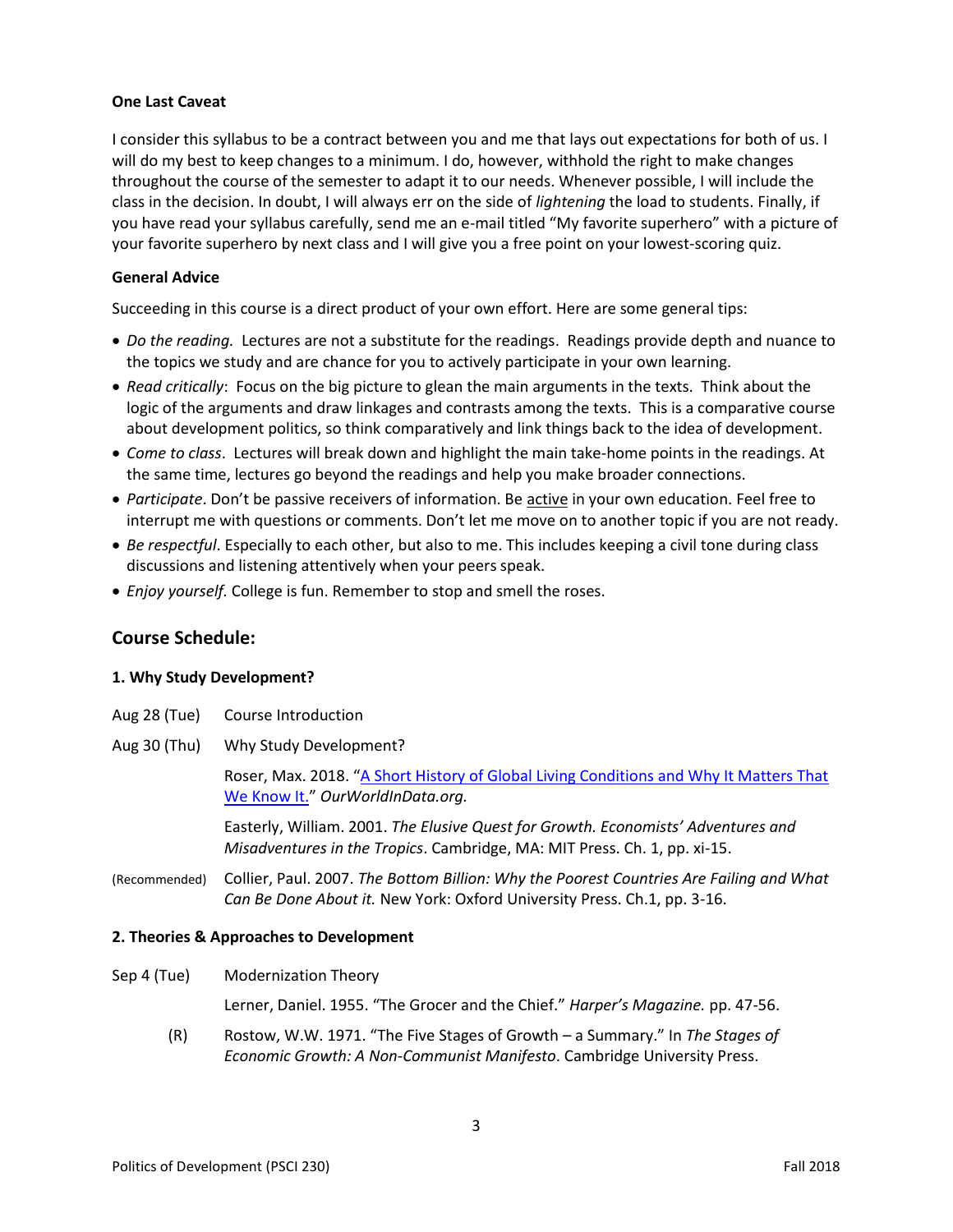Sep 6 (Thu) Dependency Theory

Gunder Frank, André. 1966. "The Development of Underdevelopment." *Monthly Review*, 18 (September).

- (R) Valenzuela, J. Samuel and Arturo Valenzuela. 1978. "Modernization and Dependency: Alternative Perspectives in the Study of Latin American Development." *Comparative Politics.* Vol. 10, No. 4: 535-52.
- Sep 11 (Tue) --No Class--
- Sep 13 (Thu) The Capabilities Approach

Sen, Amartya. 1999. *Development as Freedom*. New York: Anchor Books. Introduction & Chapter 1, pp. 2-34.

Thompson, Derek. 2013. ["Your Brain on Poverty: Why Poor People Seem to Make Bad](http://www.theatlantic.com/business/archive/2013/11/your-brain-on-poverty-why-poor-people-seem-to-make-bad-decisions/281780/)  [Decisions."](http://www.theatlantic.com/business/archive/2013/11/your-brain-on-poverty-why-poor-people-seem-to-make-bad-decisions/281780/) *The Atlantic.* November 22.

- Sep 18 (Tue) --No Class--
- Sep 20 (Thu) Millennium & Sustainable Development Goals

United Nations. 2012. "Review of the Contributions of the MDG Agenda to Foster Development: Lessons for the Post-2015 UN Development Agenda." *Discussions Note: March.*

United Nations. 2018. *The Sustainable Development Goals Report.* New York: UN Press. (Skim the overview, and read any policy brief between pp. 17-34).

### **\*\* QUIZ 1 DUE BY THE END OF THE DAY, FRIDAY, SEP 21 (BLACKBOARD) \*\***

# **3. The State x Market Debate**

Sep 25 (Tue) State-Led Development

Kingstone, Peter. 2011. *The Political Economy of Latin America.* New York: Routledge. Ch.2: "Import-Substitution Industrialization and the Great Transformation in Latin America," pp.19-44.

Yergin & Stanislaw. 2002. *The Commanding Heights: The Battle between Government and the Marketplace that is Remaking the Modern World*. New York: Simon and Schuster. Ch. 3, "A Tryst With Destiny: The Birth of the Third World." pp. 49-73.

- (R) Yergin, Daniel, and Joseph Stanislaw. 2002. Ch. 6, "Beyond the Miracle: Asia's Emergence." pp. 139-173.
- Sep 27 (Thu) State-Led Development (continued)

No additional assigned readings.

Oct 2 (Tue) Market Reforms

Kingstone. 2011. Ch.3: "Neoliberalism and It's Discontents."

Miller, Matthew. 2001. ["The Poor Man's Capitalist."](http://www.nytimes.com/2001/07/01/magazine/the-poor-man-s-capitalist.html) *The New York Times Magazine.*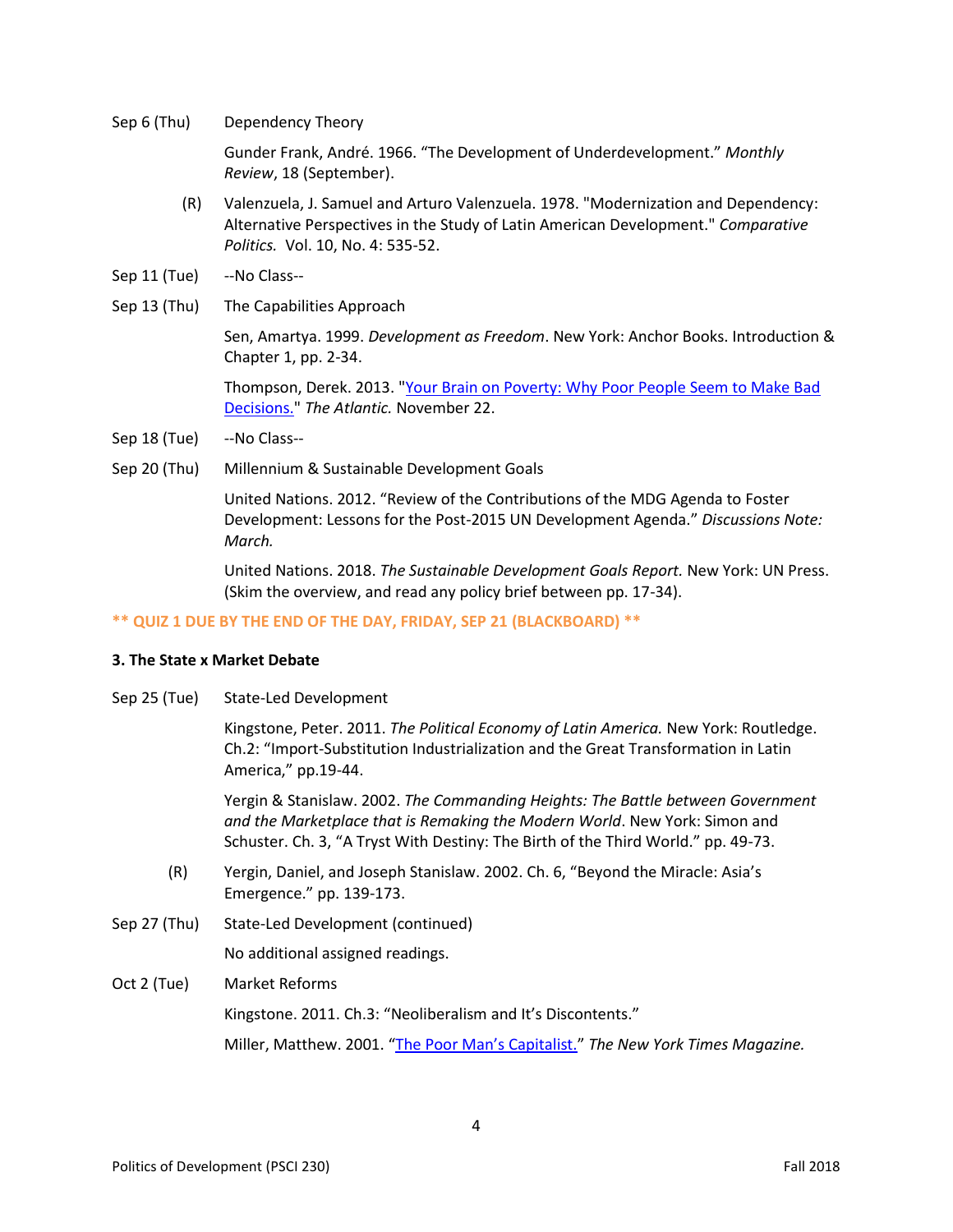Oct 4 (Thu) State and Market in China

Ang, Yuen Yuen. 2017. "Do Weberian Bureaucracies Lead to Markets or Vice Versa? A Coevolutionary Approach to Development." In Atul Kohli, Deborah Yashar, and Miguel Centeno, Eds. *States in the Developing World.* Cambridge: Cambridge University Press.

Buckley, Chris. 2017. "[In Rare Move, Chinese Think Tank Criticizes Tepid Pace of](https://www.nytimes.com/2017/03/27/business/chinese-economy-reform-critical-report.html)  [Reform.](https://www.nytimes.com/2017/03/27/business/chinese-economy-reform-critical-report.html)" *The New York Times*, March 27.

- (R) Yergin & Stanislaw. 2002. Ch. 7 pp. 185-206.
- Oct 9 (Tue) Catch-up & Student-Led Review **\*\* QUIZ #2 (In Class)\*\***

Oct 11 (Thu) \*\* **MIDTERM EXAM \*\***

# **4. Actors in Development**

Oct 16 (Tue) Bilateral Aid Donors

Alesina, Alberto, and David Dollar. 2000. "Who Gives Foreign Aid to Whom and Why?" *Journal of Economic Growth*, 5(March): 33-63.

- (R) Radelet, Steven. 2006. "A Primer on Foreign Aid." *Center for Global Development Working Paper,* 92.
- Oct 18 (Thu) Multilateral Institutions

Barnett, Michael N. and Finnemore, Martha. 2003. "The Politics, Power, and Pathologies of International Organizations." *International Organization.* Vol. 53: 699-732.

Sogge, David. 2012. "The United Nations and Multilateral Actors in Development." In Paul A. Haslam, Jessica Schafer, and Pierre Beaudet, Eds. *Introduction to International Development: Approacheds, Actors, and Issues*. Don Mills, CA: Oxford University Press.

Oct 23 (Tue) International Financial Institutions

Green, Duncan. 2003. Silent Revolution: The Rise and Crisis of Market Economics in Latin America. New York: Monthly Review Press. Ch.2, pp. 39-71.

Easterly, William. 2002. "The Cartel of Good Intentions." *Foreign Policy,* pp.40-49.

Cohen, Patricia. 2016. "[At the World Bank, a Shortage of Concrete \(Language\).](http://www.nytimes.com/2016/04/15/upshot/at-the-world-bank-a-shortage-of-concrete-language.html)" *NYTimes.com*, April 14.

# Oct 25 (Thu) NGOs

Cooley, Alexander and James Ron. 2002. "The NGO Scramble: Organizational Insecurity and the Political Economy of Transnational Action." *International Security,* 27(1):5–39.

Beck, Erin. 2017. *How Development Projects Persist: Everyday Negotiations with Guatemalan NGOs.* Durham, Duke University Press. Ch.1.

Oct 30 (Tue) Business

OECD (2016), *Development Co-operation Report 2016: The Sustainable Development Goals as Business Opportunities*, OECD Publishing, Paris. Ch. 1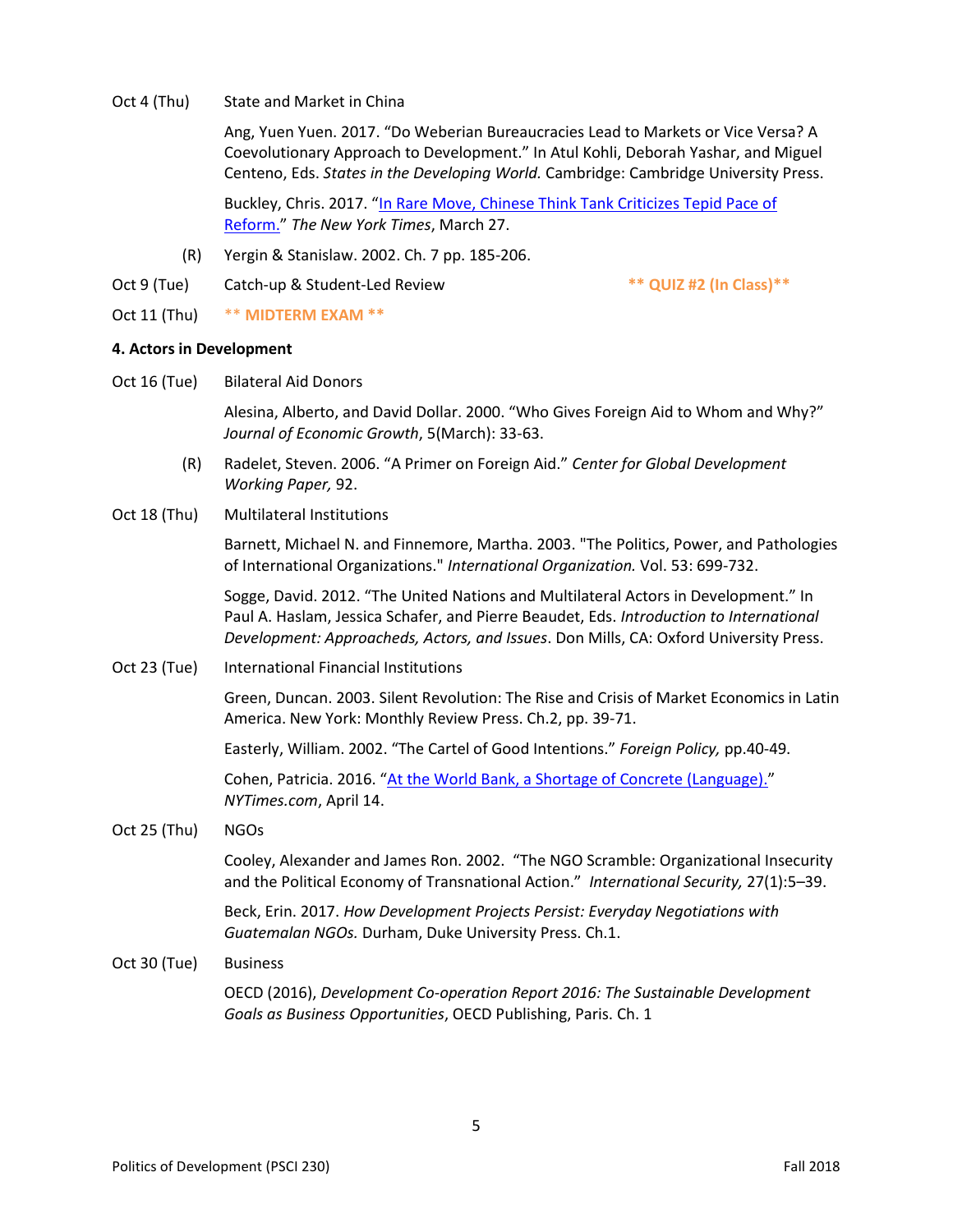#### Nov 1 (Thu) Individual Actors

Drayton, Bill. 2006. "Everyone a Changemaker: Social Entrepreneurship's Ultimate Goal." *Innovations*, Winter.

Davenport, Coral, and Nick Wingfield. 2015. "[Bill Gates Takes on Climate Change With](http://www.nytimes.com/2015/12/09/business/energy-environment/bill-gates-takes-on-climate-change-with-nudges-and-a-powerful-rolodex.html)  [Nudges and Powerful Rolodex.](http://www.nytimes.com/2015/12/09/business/energy-environment/bill-gates-takes-on-climate-change-with-nudges-and-a-powerful-rolodex.html)" *The New York Times*, December 8.

Eisenberg, Jesse and ProPublica. 2015. ["How Zuckerberg's Altruism Helps Himself."](http://www.nytimes.com/2015/12/04/business/dealbook/how-mark-zuckerbergs-altruism-helps-himself.html) *The The New York Times*, December 3.

Nov 6 (Tue) One Person's Experience with International Development

Guest speaker: TBA. (No assigned readings)

**\*\* QUIZ 3 DUE BY THE END OF THE DAY, WEDNESDAY, NOV 7 (BLACKBOARD) \*\***

### **5. Issues and Debates in Development**

Nov 8 (Thu) Conflict

World Bank. 2010. *World Development Report 2011: Conflict, Security and Development.* New York: Oxford University Press. Overview. Read: pp.1-23, skim the rest.

The Economist. 2013. "Civil Wars: How to Stop [the Fighting, Sometimes.](http://www.economist.com/news/briefing/21589431-bringing-end-conflicts-within-states-vexatious-history-provides-guide)" November 9.

**\*\* PAPER DUE BY THE END OF THE DAY, SUNDAY, NOV 11 (BLACKBOARD) \*\***

Nov 13 (Tue) Globalization – Is It Good for the Poor?

Norberg, Johan. 2014. "In Defense of Global Capitalism." In Roberts et al., Eds. *The Globalization and Development Reader*. London: Wiley-Blackwell. Pp. 247-262.

Popper, Nathaniel. 2016. "[How Much Do We Really Know About](https://www.nytimes.com/2016/09/11/magazine/how-much-do-we-really-know-about-global-trades-impacts.html) Global Trade's [Impacts?](https://www.nytimes.com/2016/09/11/magazine/how-much-do-we-really-know-about-global-trades-impacts.html)" *The New York Times Magazine,* September 6.

Nov 15 (Thu) Inequality

Tilly, Charles. 1998. *Durable Inequality*. Berkeley: University of California Press. Ch. 1

Milanovic, Branko. 2013. "Global Income Inequality in Numbers, History and Now." *Global Policy*, 4(2): 198-208.

Nov 20 (Tue) Migration

Messina, Anthony M. and Gallya Lahav, Eds, 2006. *The Migration Reader: Exploring Politics and Policies*. Ch.1

Nazario, Sonia. 2003. ["Enrique's Journey,](http://www.pulitzer.org/winners/6965)" *Los Angeles Times*.

- Nov 22 (Thu) --No Class—Happy Thanksgiving!
- Nov 27 (Tue) Sustainability & Climate Change

World Bank. 2010. *World Development Report 2010: Development and Climate Change.*  New York: Oxford University Press. Overview, pp. 1-26.

Goldberg, Jeffrey. 2013. ["Drowning Kiribati."](http://www.businessweek.com/articles/2013-11-21/kiribati-climate-change-destroys-pacific-island-nation) Businessweek.com, November 21.

**\*\* QUIZ 4 DUE BY THE END OF THE DAY, WEDNESDAY, NOV 28 (BLACKBOARD) \*\***